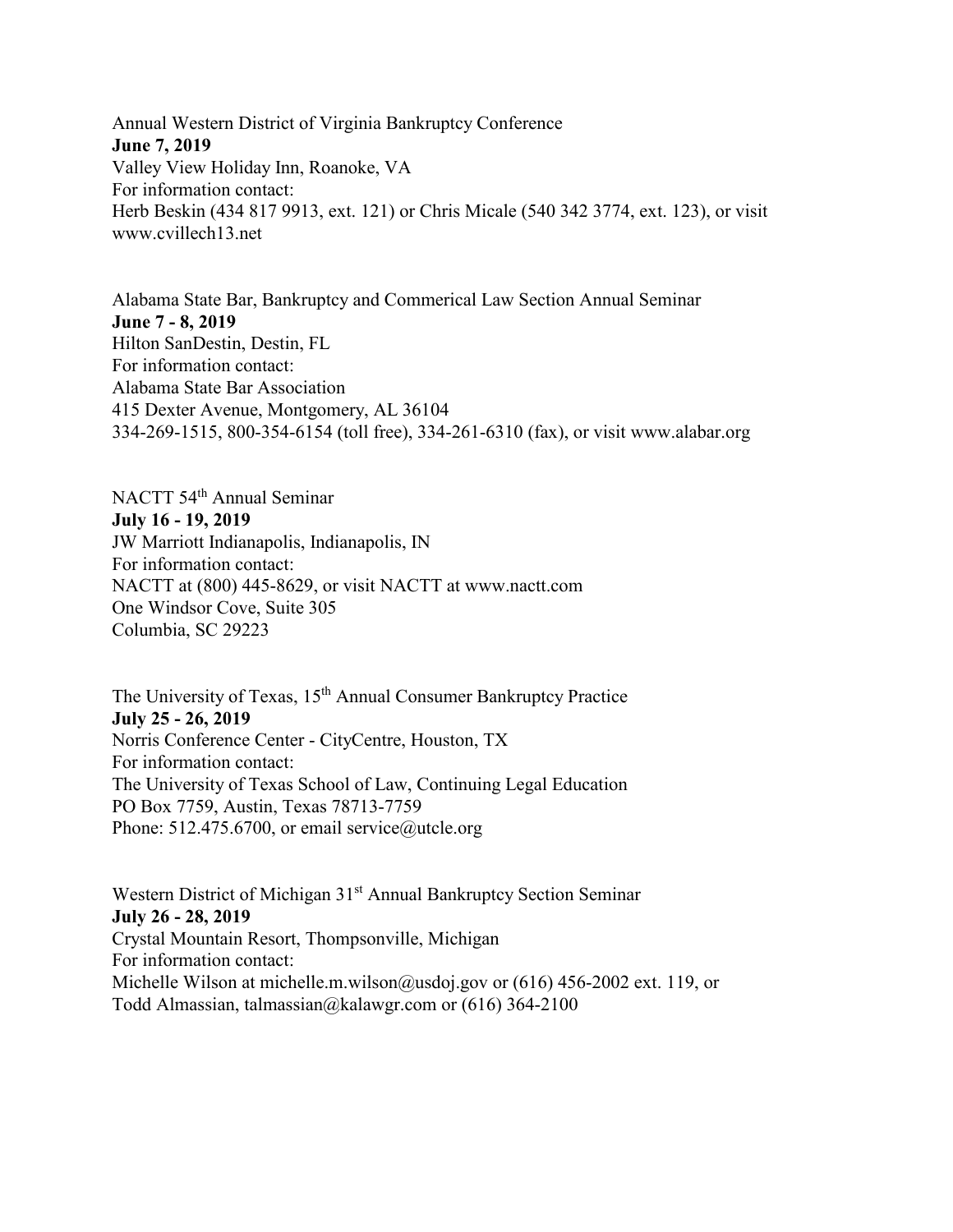ABI - American Bankruptcy Institute, Mid-Atlantic Bankruptcy Workshop **August 1 - 3, 2019** Hotel Hershey, Hershey, PA For information contact: American Bankruptcy Institute 66 Canal Center Plaza, Suite 600, Alexandria, VA 22314 Tel. (703)-739-0800 Fax. (703) 739-1060, or visit abiworld.org

State Bar of Montana CLE **August 8 - 9, 2019** Missoula, Montana For information contact: State Bar of Montana, John Mudd, Executive Director 33 S. Last Chance Gulch, Suite 1B, P.O. Box 577 Helena, MT 59624, Ph: (406) 442-7660

2019 NorthLegal Consumer Collections Conference **August 12 - 15, 2019** Andaz Sand Diego Hotel, San Diego, CA For information contact: NorthLegal Training and Publications 5115 North Dysart Road, No. 202-500 Litchfield Park, Arizona 85340 Telephone: 623.537.7150 Facsimile: 623.537.7921, or visit www.northlegal.com

NABT - National Association of Bankruptcy Trustees 2019 Annual Convention **August 22 - 25, 2019** Hilton Denver City Center, Denver, CO For information contact: NABT, 7433 Spout Springs Road, Suite 101 #67 Flowery Branch, GA 30542 Phone: (770) 846-3402 or visit info@nabt.com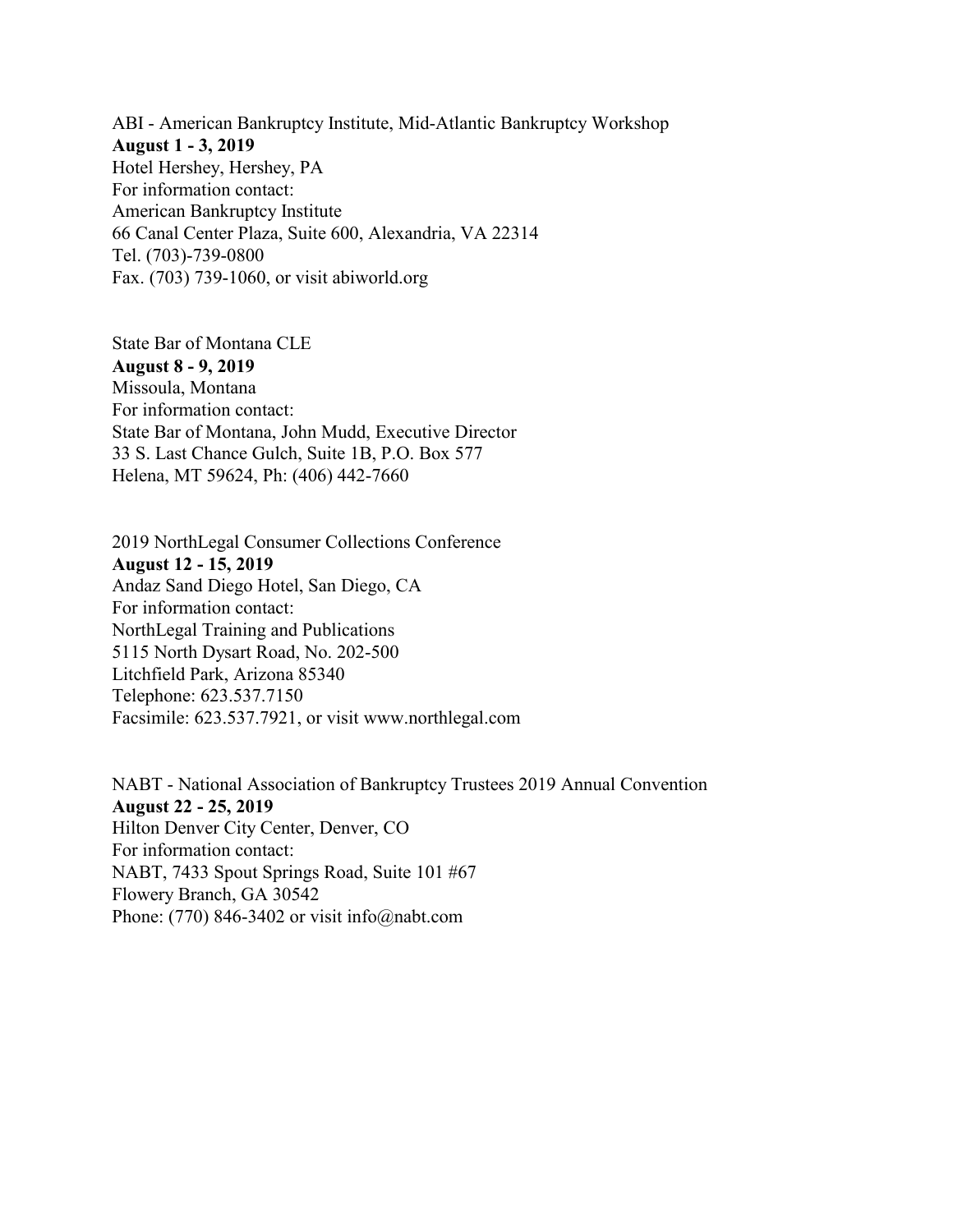IEBF 26th Annual Consumer Bankruptcy Seminar **October 12, 2019** Marriott Riverside, Riverside, CA For information contact: Inland Empire Bankruptcy Forum 6789 Quail Hill Parkway #204, Irvine, CA 92603 Phone/Fax: (951) 479-3585 Email: info@IEBF.org

National Creditors Bar Association 2019 Fall Conference **October 16 - 19, 2019** Marriott Marquis, Washington, DC For information contact: meetings@creditorsbar.org | phone: 202-861-0706

NCBJ - National Conference of Bankruptcy Judges Annual Conference **Oct. 30 - Nov. 2, 2019** Washington Marriott Marquis, Washington, D.C. For information contact: Jeanne Sleeper, NCBJ Executive Director 954 La Mirada St. Laguna Beach, CA 92651-3751 Tel: 949-497-3673 x300 Fax: 949-497-2623 EM: NCBJadmin@NCBJmeeting.org EM: Jsleeper@JBSmgmt.com

The University of Texas, 38th Annual Jay L. Westbrook Bankruptcy Conference **November 14 - 15, 2019** Four Seasons Hotel, Austin, TX For information contact: The University of Texas School of Law, Continuing Legal Education PO Box 7759, Austin, Texas 78713-7759 Phone: 512.475.6700, or email service@utcle.org

NCLC - National Consumer Law Center Consumer Rights Litigation Conference 2019 **November 14 - 17, 2019** Boston, Massachusetts For information contact: visit www.nclc.org/conferences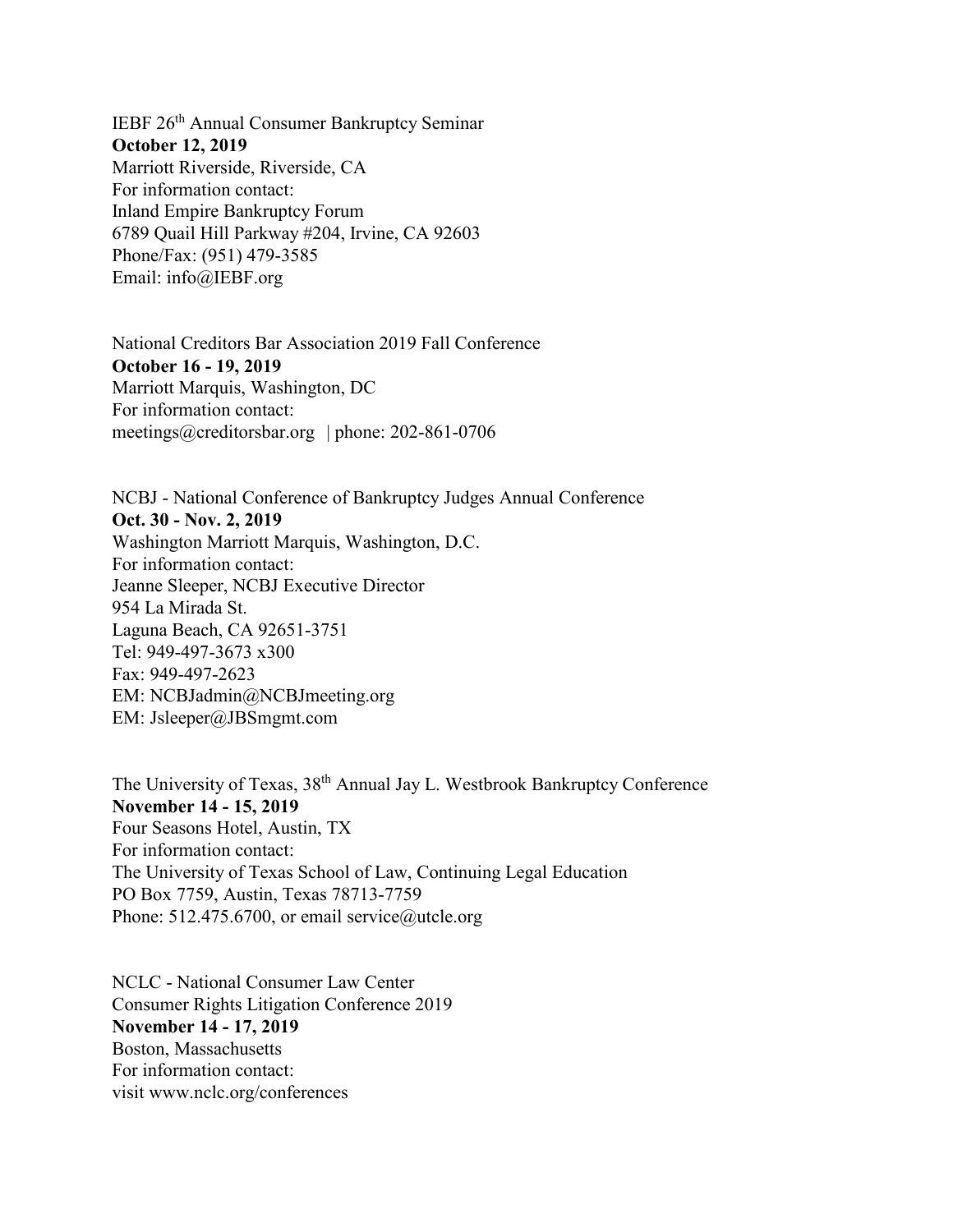insideARM and The iA Institute - Women in Consumer Finance **December 11 - 13, 2019** The Westin Keirland Resort, Scottsdale, Arizona For information contact: Visit https://wcf.insidearm.com/#details or email aaron@insidearm.com

The Delaware Consumer Bankruptcy Program **January 22, 2020**  Hotel DuPont, Wilmington, DE For information contact: send email to bclerk@cooperlevenson.com or visit www.deb.uscourt.gov

NACTT 2020 Mid Year Meeting **January 23 - 25, 2020** The Mayflower Renaissance, Washington, D.C. For information contact: NACTT at (800) 445-8629, or visit NACTT at www.nactt.com One Windsor Cove, Suite 305 Columbia, SC 29223

SCBLA - South Carolina Bankruptcy Law Association Seminar **March 20 - 22, 2020** The Renaissance, Asheville, NC For information contact: SCBLA, 1 Windsor Cove, Suite 305 Columbia, SC 29223 (803) 252-5646 or Toll Free (800) 445-8629, or visit www.scbla.org

NACBA - National Association of Consumer Bankruptcy Attorneys 28th Annual Convention **April 30 – May 3, 2020** Hollywood, California For information contact: NACBA, 2200 Pennsylvania Avenue NW, 4th Floor, Washington, DC 20037, Tel: 1-800-499-9040 or Email admin@nacba.com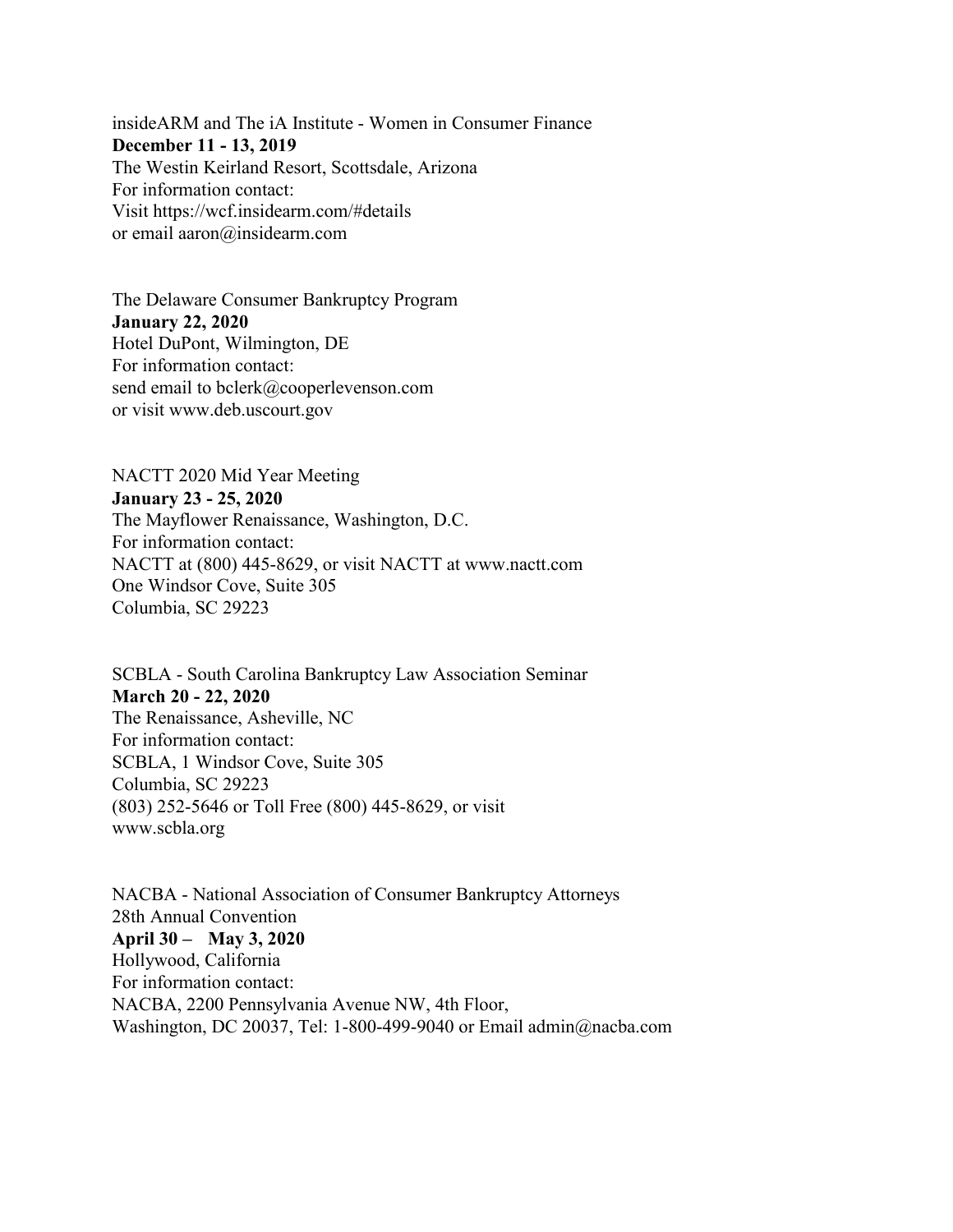## NACTT 55th Annual Seminar **July 8 - 11, 2020** Marriott Marquis, San Diego Marina, San Diego, CA For information contact: NACTT at (800) 445-8629, or visit NACTT at www.nactt.com One Windsor Cove, Suite 305 Columbia, SC 29223

NCBJ - National Conference of Bankruptcy Judges **October 13 - 17, 2020** Marriott Marquis, San Diego, CA For information contact: NCBJ - National Conference of Bankruptcy Judges Jeanne Sleeper, NCBJ Executive Director 954 La Mirada St. Laguna Beach, CA 92651-3751 Tel: 949-497-3673 x1300 Fax: 949-497-2623 EM: NCBJadmin@NCBJmeeting.org EM: Jsleeper@JBSmgmt.com

NACBA - National Association of Consumer Bankruptcy Attorneys 29th Annual Convention **May 13 – 16, 2021** Orlando, Florida For information contact: NACBA, 2200 Pennsylvania Avenue NW, 4th Floor, Washington, DC 20037 Tel: 1-800-499-9040 or Email admin@nacba.com

NACTT 56th Annual Seminar **July 7 - 10, 2021** Marriott Marquis, Washington, D.C. For information contact; NACTT at (800) 445-8629, or visit NACTT at www.nactt.com One Windsor Cove, Suite 305 Columbia, SC 29223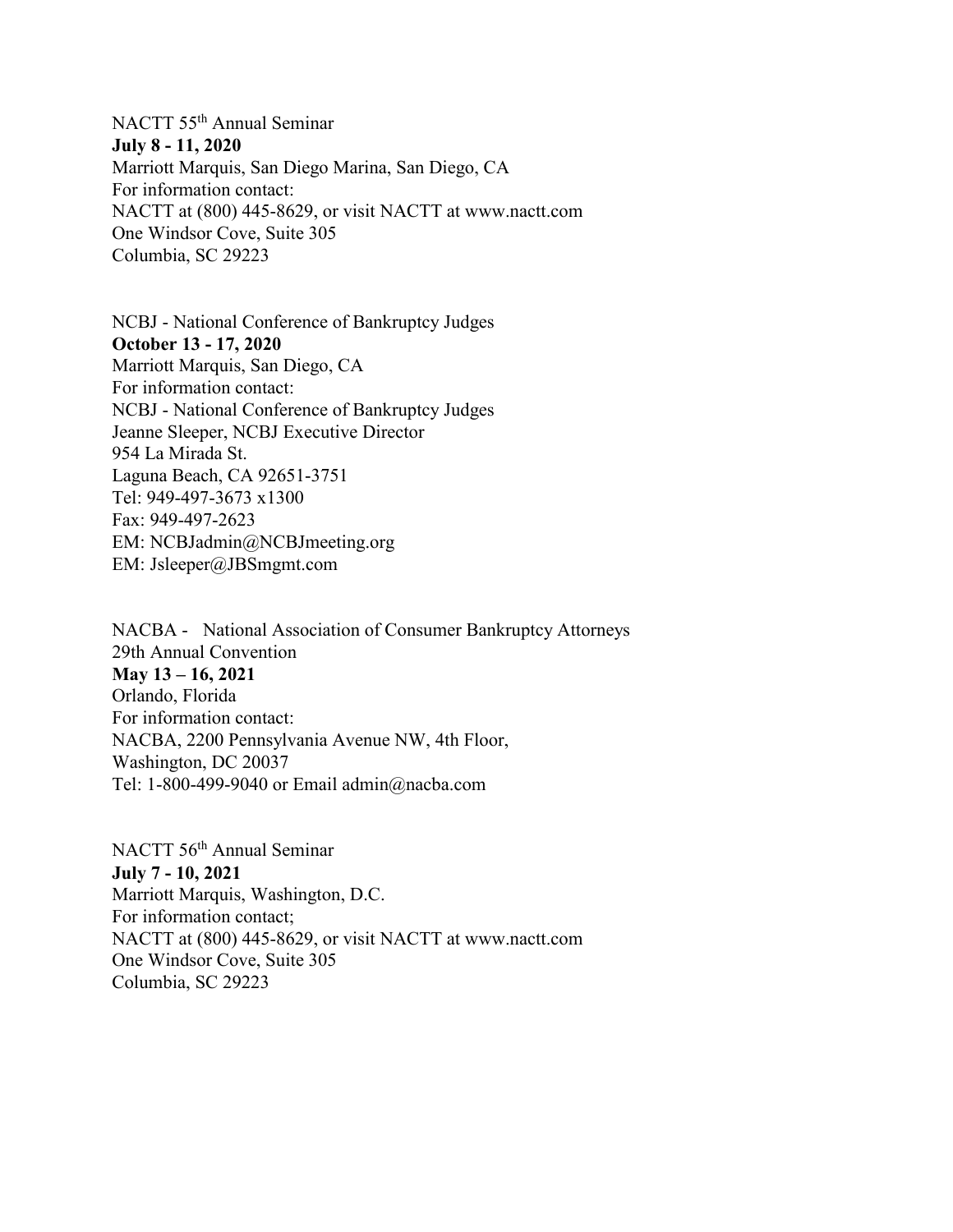NCBJ - National Conference of Bankruptcy Judges **October 5 - 9, 2021** JW Marriott, Indianapolis, IN For information contact: NCBJ - National Conference of Bankruptcy Judges Jeanne Sleeper, NCBJ Executive Director 954 La Mirada St. Laguna Beach, CA 92651-3751 Tel: 949-497-3673 x1300 Fax: 949-497-2623 EM: NCBJadmin@NCBJmeeting.org EM: Jsleeper@JBSmgmt.com

NACTT 57th Annual Seminar **July 6 - 9, 2022** San Francisco Marriott Marquis, San Francisco, CA For information contact; NACTT at (800) 445-8629, or visit NACTT at www.nactt.com One Windsor Cove, Suite 305 Columbia, SC 29223

NCBJ - National Conference of Bankruptcy Judges **October 18 - 22, 2022** Marriott Marquis, Orlando, FL For information contact: NCBJ - National Conference of Bankruptcy Judges Jeanne Sleeper, NCBJ Executive Director 954 La Mirada St. Laguna Beach, CA 92651-3751 Tel: 949-497-3673 x1300 Fax: 949-497-2623 EM: NCBJadmin@NCBJmeeting.org EM: Jsleeper@JBSmgmt.com